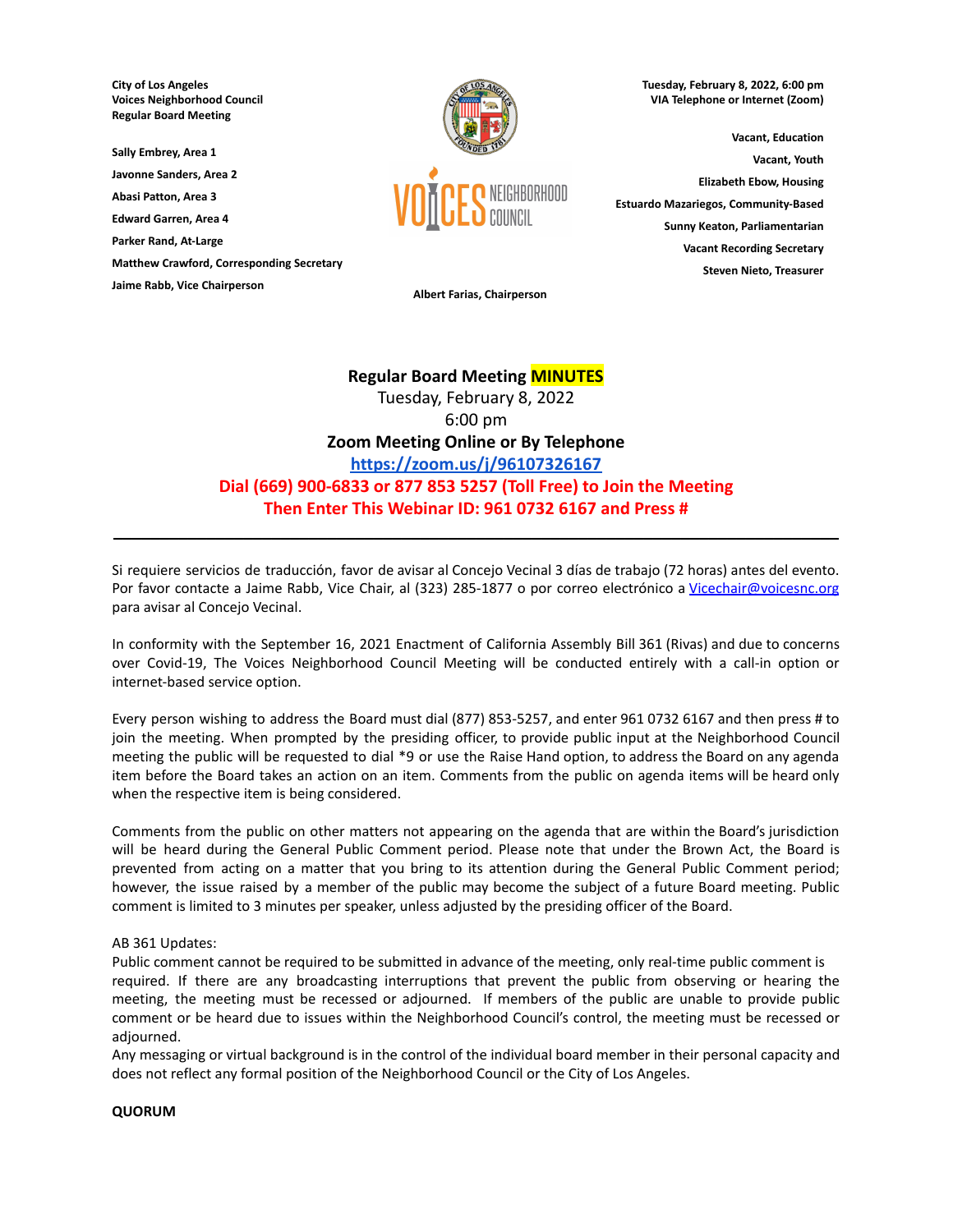The Voices Neighborhood Council has 14 elected positions and one nominated position. The Voices Neighborhood Council must have eight members present for quorum to conduct official business.

# *AGENDA FOR 2/8/2022*

*Call to Order @6:08pm Roll Call: Present: A. Farias, J. Rabb, S. Keaton, S. Nieto E. Ebow, E. Mazariegos, E. Garren, J Sanders Tardy: J. Sanders Absent: S. Embrey, M. Crawford, A. Patton, P. Rand*

## **Action Items**

All items listed are designated for discussion and possible action by the Voices Neighborhood Council. Council items identified as presentations may be proposed for action by the Council and will be reflected as such in the meeting minutes.

| Item             | Reference     | <b>Matter</b>                                                                                            |  |  |
|------------------|---------------|----------------------------------------------------------------------------------------------------------|--|--|
|                  | <b>Number</b> |                                                                                                          |  |  |
| 1.               | 0222-01       | General Public Comment on Non-Agenda Items (limit 3 minutes per speaker)                                 |  |  |
|                  |               | Chelsea McElwee - Avalon Community Center - Homework Assistance/Tutor program virtually                  |  |  |
|                  |               | Patrick MacFarlane - running for Senate seat, patrickforsenate.com                                       |  |  |
|                  |               | Tiffany Moore - KIPP School permanent site will be located on Hoover Blvd.                               |  |  |
| 2.               | 0222-02       | <b>Community/Government Reports and Announcements</b>                                                    |  |  |
|                  |               | A. LAPD Senior Lead Officers -Southwest and 77th St. SLO Salazar - auto related crime near               |  |  |
|                  |               | Vermont/Hoover area. Family Dollar has a lot of graffiti on windows.                                     |  |  |
|                  |               | B. Office of Supervisor Holly Mitchell's office - Alfonso Ruiz-Delgado County increased Covid/PCR        |  |  |
|                  |               | testing at county libraries.                                                                             |  |  |
|                  |               | C. State Senator Sydney Kamlager-Dove's office - Josef Siroky DMV, Disability insurance, housing         |  |  |
|                  |               | applications, Cal-Trans (sign replacement, graffiti removal) Customer service (CSR) requests.            |  |  |
|                  |               | Congressmember Karen Bass' office - Allen Moret Child Tax credit available to families (up to \$3k<br>D. |  |  |
|                  |               | per child) file tax return to receive the second installment; legislation on criminal justice reform;    |  |  |
|                  |               | Bi-partisan infrastructure improvements in our area.                                                     |  |  |
|                  |               | Council District 9 - Kendal Lake No updates; Clean up efforts in district with CRCD/Sanitation and<br>Е. |  |  |
|                  |               | rapid response team from CD9 office (16 teams).                                                          |  |  |
|                  |               | Mayor's Office - Edith Vega Not present<br>F.                                                            |  |  |
|                  |               | G. USC Civic Engagement- Steve Wesson Not present                                                        |  |  |
|                  |               | Department of Neighborhood Empowerment- Daniel Johnson daniel.d.johnson@lacity.org; Digital<br>Н.        |  |  |
|                  |               | Community Policy will be taken up at BONC in March. Some board members' training is expiring this        |  |  |
|                  |               | month. Planning & Land Use Committee members need to take the PLUM training offered by the               |  |  |
| $\overline{3}$ . | 0222-03       | department.<br>Treasurer's Report: Monthly Expenditure Report                                            |  |  |
|                  |               | Review and discussion of VoicesNC Budget and MERs for January 2022.                                      |  |  |
|                  |               | Member/Committee: S. Nieto, Treasurer                                                                    |  |  |
|                  |               | Proposed Action 1: Motion to APPROVE the January 2022 MERs. MERs to be submitted by February 28, 2022.   |  |  |
|                  |               | Perform BAC. 1: J. Rabb, 2nd: S. Nieto. 8 YES, 0 NO, MOTION CARRIES.                                     |  |  |
| $\overline{4}$ . | 0222-04       | <b>Meeting Minutes</b>                                                                                   |  |  |
|                  |               | Review and discussion of minutes from the January (1/11/22) meeting.                                     |  |  |
|                  |               | Member/Committee: A. Farias                                                                              |  |  |
|                  |               | Proposed Action: Motion to APPROVE the minutes for the January 2022 General Board Meeting. 1: S. Keaton, |  |  |
|                  |               | 2nd: E. Garren. 8 YES, 0 NO, MOTION CARRIES.                                                             |  |  |
| $\overline{5}$ . | 0222-05       | <b>Committee &amp; Liaison Reports Assignments</b>                                                       |  |  |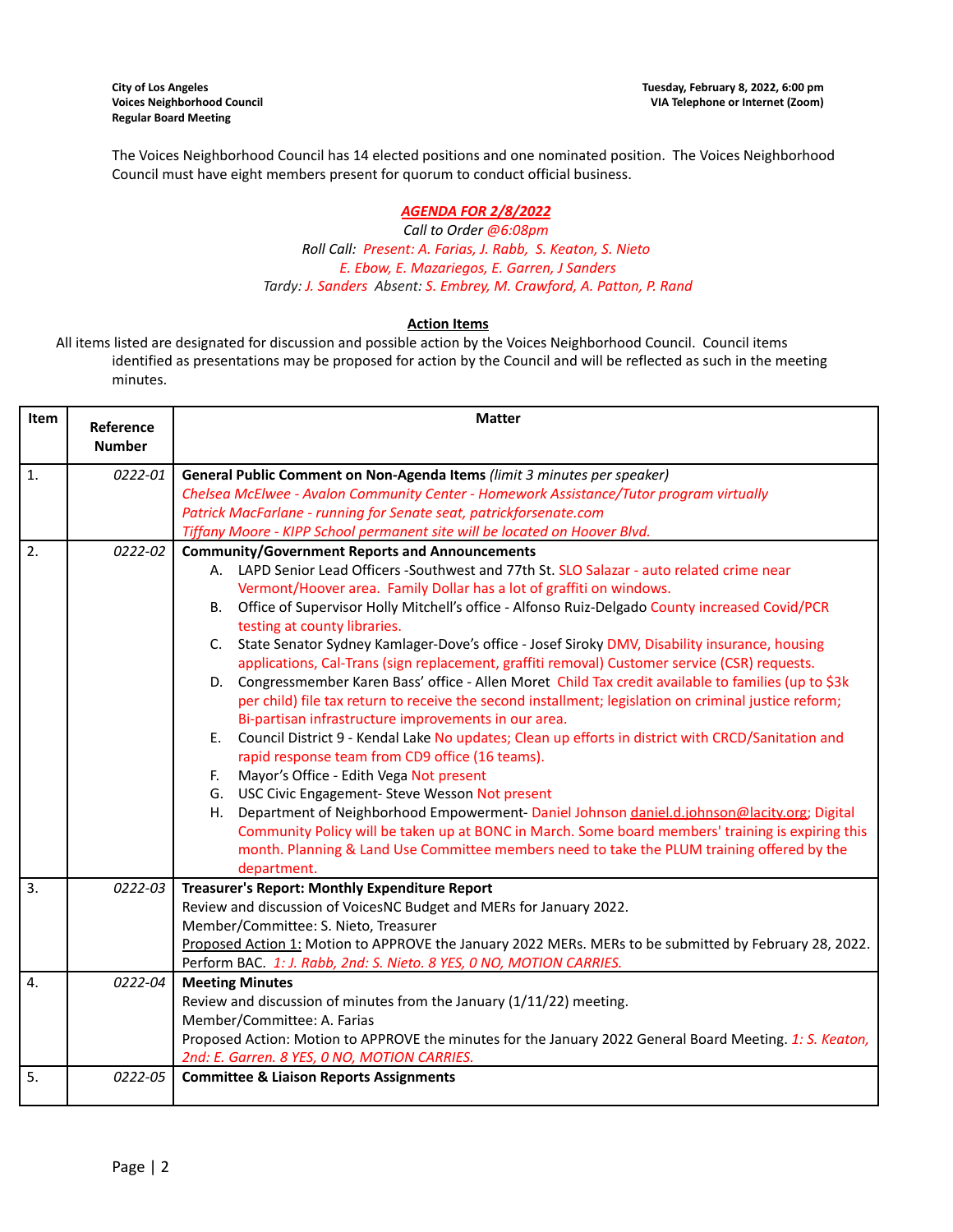|    |         | Council to report on committee and liaison activities and invite interested stakeholders to participate in |  |  |
|----|---------|------------------------------------------------------------------------------------------------------------|--|--|
|    |         | scheduled meetings.                                                                                        |  |  |
|    |         | . BOP Committee - gave updates from Jan. meeting; Feb. meeting will be on Monday, 2/21 at 6pm              |  |  |
|    |         | . Planning & Land Use Committee - no updates; will meet Friday, 2/18 at 5pm                                |  |  |
|    |         | • Health and Safety Committee                                                                              |  |  |
|    |         | • Budget & Finance Committee                                                                               |  |  |
|    |         | • Ad hoc Sustainability Committee                                                                          |  |  |
|    |         | • Ad hoc Business Committee                                                                                |  |  |
|    |         | • LA LGBTQ+ Alliance of Neighborhood Councils Liaison                                                      |  |  |
|    |         | • CPAB - 77th Liaison & Southwest Liaison                                                                  |  |  |
|    |         | • Homeless Liaison                                                                                         |  |  |
|    |         | • SLAANC Liaison                                                                                           |  |  |
|    |         | • Area Representatives (1, 2, 3, 4 and At-Large)                                                           |  |  |
|    |         | Proposed Action: Council to establish standing committee, to assign committee chairs, members and liaisons |  |  |
| 6. | 0222-06 | <b>Voices Vacancies</b>                                                                                    |  |  |
|    |         | Review and discussion of vacant council seat, unassigned committees, liaisons, liaison alternates, and     |  |  |
|    |         | recruitment of community stakeholders for committee assignment. Discuss council member absences. Invite    |  |  |
|    |         | all committee members to be sworn in during the February meeting.                                          |  |  |
|    |         | Member/Committee: A. Farias                                                                                |  |  |
|    |         | Proposed Action: 1) Council to appoint vacant board seats - Recording Secretary, Education Rep and Youth   |  |  |
|    |         | Rep                                                                                                        |  |  |
| 7. | 0222-7  | General Board Announcements on Non-Agenda Items (Not for Discussion)                                       |  |  |
|    |         | • LAHSA seeks volunteers for Homelessness Count - Thursday, 2/24/22 from 8PM - 1AM; Vermont Square         |  |  |
|    |         | Count location: 8525 S Broadway; seeking 75 volunteers; register at theycountwillyou.org.                  |  |  |
|    |         |                                                                                                            |  |  |

# **ADJOURNMENT @7:11pm**

As a covered entity under Title II of the Americans with Disabilities Act, the City of Los Angeles does not discriminate on the basis of disability and upon request will provide reasonable accommodation to ensure equal access to its programs, services, and activities. Sign language interpreters, assistive listening devices, or other auxiliary aids and/or services may be provided upon request. To ensure availability of services, please make your request at least 3 business days (72 hours) prior to the meeting by contacting the Department of Neighborhood Empowerment by calling (213) 978-1551 or email: NCsupport@lacity.org

**PUBLIC POSTING OF AGENDAS** – Neighborhood Council agendas are posted for public review as follows:

- Vermont Square Library, 1201 W. 48th St. Los Angeles, CA 90037
- [www.voicesnc.org](http://www.voicesnc.org)
- You can also receive our agendas via email by subscribing to L.A. City's Early [Notification](https://www.lacity.org/government/subscribe-agendasnotifications/neighborhood-councils) System (ENS)

#### **NOTICE TO PAID REPRESENTATIVES-**

If you are compensated to monitor, attend, or speak at this meeting, City law may require you to register as a lobbyist and report your activity. See Los Angeles Municipal Code Section 48.01 et seq. More information is available at ethics.lacity.org/lobbying.. For assistance, please contact the Ethics Commission at (213) 978-1960 or [ethics.commission@lacity.org](mailto:ethics.commission@lacity.org).

#### **PUBLIC ACCESS OF RECORDS**

In compliance with Government Code section 54957.5, non-exempt writings that are distributed to a majority or all of the board in advance of a meeting may be viewed at our website: [www.VoicesNC.org](http://www.voicesnc.org) or at the scheduled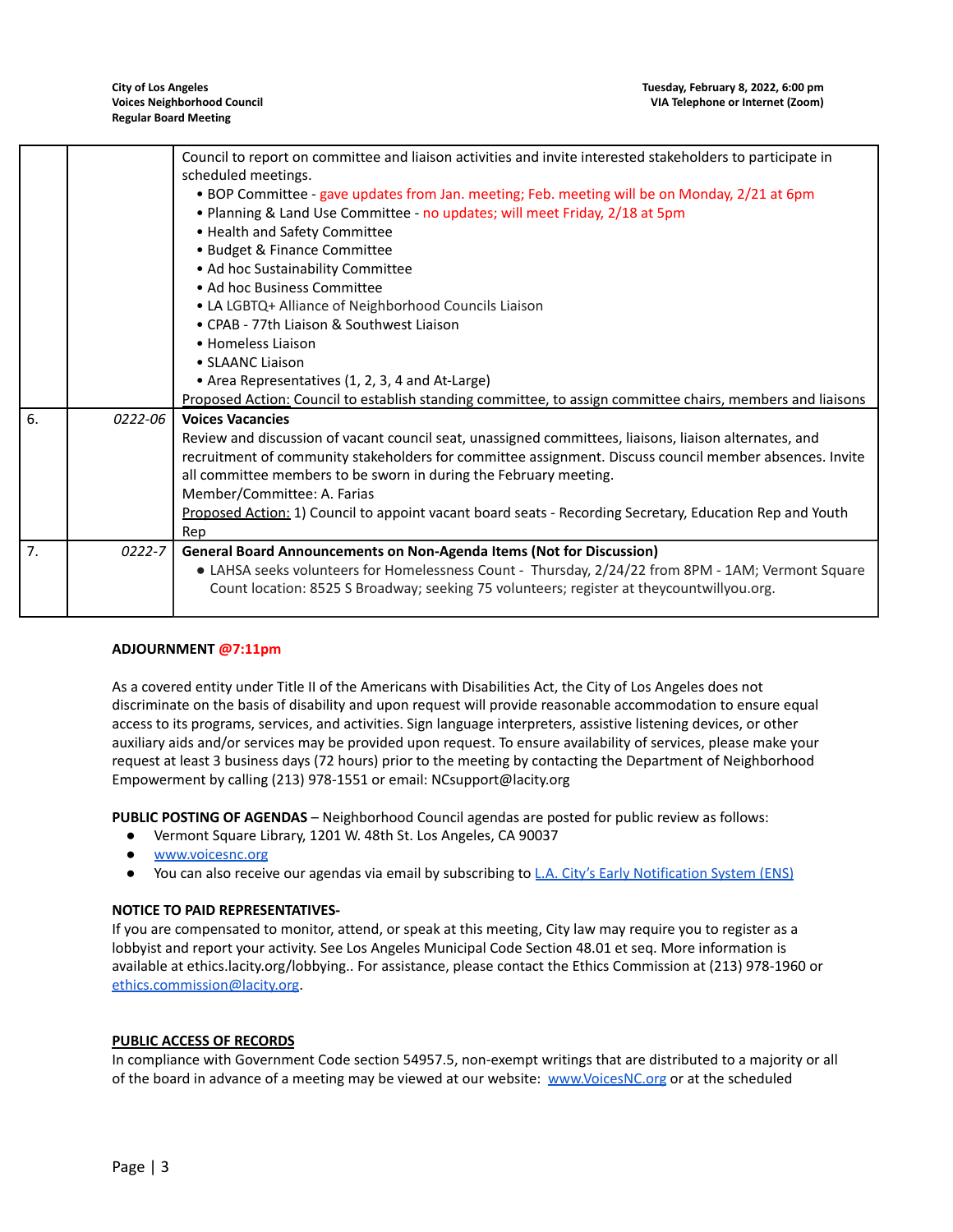meeting. In addition if you would like a copy of any record related to an item on the agenda, please contact 323-285-1877 or email at: [VoicesNC90037@gmail.com.](mailto:VoicesNC90037@gmail.com)

## **RECONSIDERATION AND GRIEVANCE PROCESS**

For information on the Voices NC's process for board action reconsideration, stakeholder grievance policy, or any other procedural matters related to this Council, please consult the Voices NC Bylaws. The Bylaws are available at our Board meetings and at [www.VoicesNC.org](http://www.voicesnc.org).

# **Voices NC Council Vacancy**

Interested stakeholders can email a Letter of Intent to [chair@voicesnc.org](mailto:chair@voicesnc.org). Additional information about Voices NC is available at [https://VoicesNC.org](https://protect-us.mimecast.com/s/E5C9CqxMrGcYVDosZ0ERi).

| <b>Council Vacancy</b>      | <b>Description</b>                                                                                                                                                                                                                                                                                                                                                                                                                                                                                                                                                |
|-----------------------------|-------------------------------------------------------------------------------------------------------------------------------------------------------------------------------------------------------------------------------------------------------------------------------------------------------------------------------------------------------------------------------------------------------------------------------------------------------------------------------------------------------------------------------------------------------------------|
| 1. Recording Secretary      | The Recording Secretary records the minutes of each regular and special board<br>meeting, maintain and archive all regular and special board meeting records. Make a<br>record of each meeting available to the public and the Board by suitable means in a<br>timely manner. The Recording Secretary may delegate a person to take minutes at a<br>meeting in the event of an absence.                                                                                                                                                                           |
| 2. Education Representative | The Education Representative represents the interest of students and educators within<br>our community. This representative should be informed on the issues and concerns<br>related to educational organizations and institutions within Voices Neighborhood<br>Council boundaries.                                                                                                                                                                                                                                                                              |
| 3. Youth Representative     | The Youth Representative is appointed by the Board and must be at least sixteen (16)<br>years of age at the time of appointment. This representative should be informed on the<br>issues and concerns related to area youth and/or youth culture. If the appointed Youth<br>Representative is less than eighteen (18) years of age, the person is excluded from<br>voting on the (1) expenditure of Voices Neighborhood Council funds; (2) the hiring or<br>firing of staff of the Voices Neighborhood Council; or (3) entering into contracts and<br>agreements. |

| <b>Voices NC Council Liaisons</b> |                                       |                        |                         |
|-----------------------------------|---------------------------------------|------------------------|-------------------------|
| <b>Council Liaison</b>            | <b>Meeting Time</b>                   | <b>Assigned Member</b> | <b>Alternate Member</b> |
| 1. SLAANC                         | Third Thursday of the month (6:30pm)  | <b>Albert Farias</b>   | Matthew Crawford        |
| 2. LAPD 77 <sup>th</sup> C-PAB    | Second Thursday of the month (6:00pm) | Jaime Rabb             | Matthew Crawford        |
| 3. LAPD Southwest C-PAB           | First Monday of the month (6:30pm)    |                        |                         |
| 4. Homelessness                   | Every Other Month (TBD) (6:30pm)      | Elizabeth Ebow         |                         |
| 5. Resilience/Disaster            | TBD                                   |                        |                         |
| <b>Preparedness</b>               |                                       |                        |                         |
| 6. Budget Advocate                | First Monday of the month (7:00pm)    |                        |                         |
| 7. Neighborhood Council           | <b>TBD</b>                            |                        |                         |
| <b>Sustainability Alliance</b>    |                                       |                        |                         |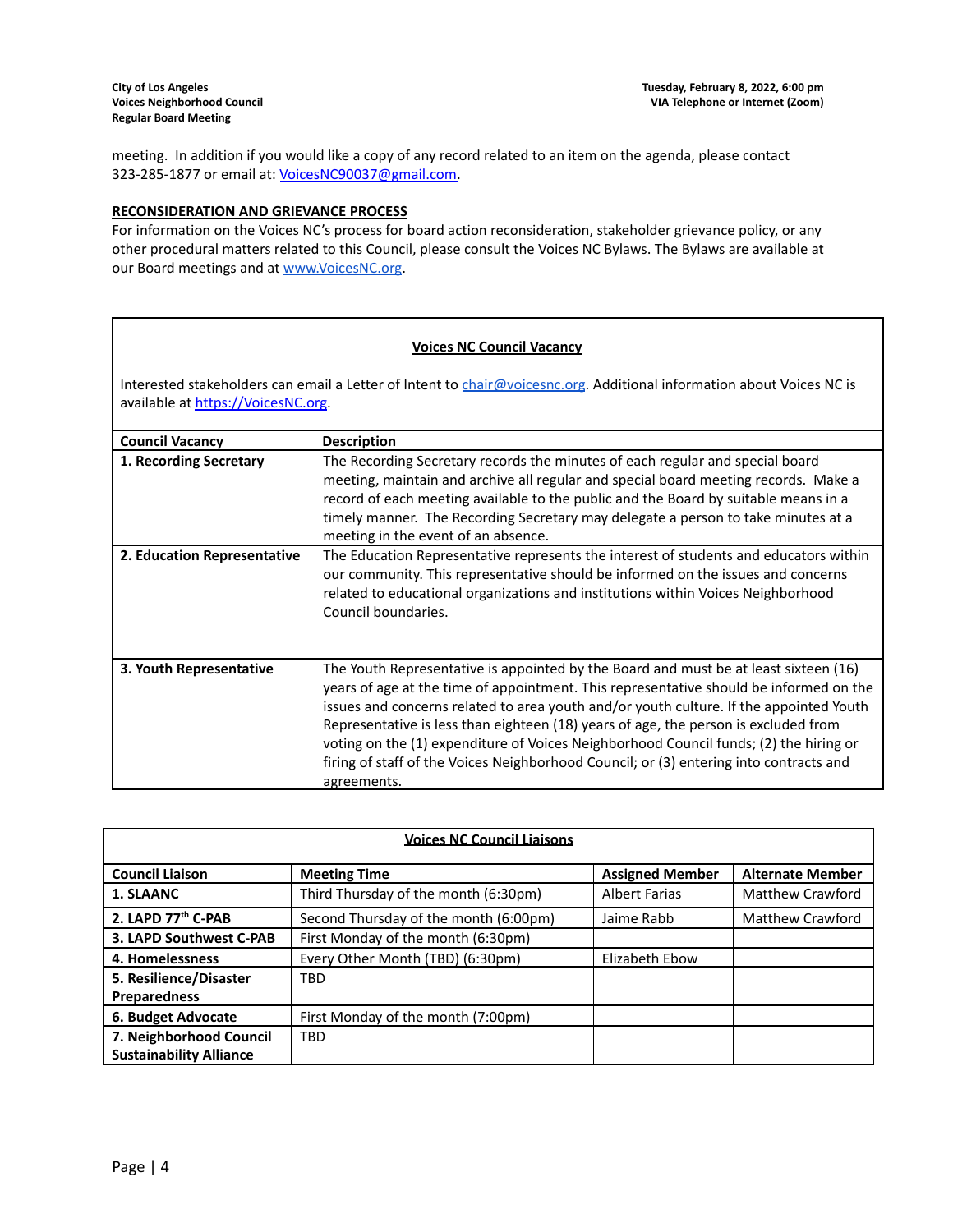| <b>Voices NC Council Financial Responsibilities</b> |              |                         |                                         |                                   |
|-----------------------------------------------------|--------------|-------------------------|-----------------------------------------|-----------------------------------|
|                                                     |              |                         |                                         |                                   |
| <b>Primary Signer</b>                               | $2nd$ Signer | <b>Alternate Signer</b> | $\cdot$ 1 <sup>st</sup> Bankcard holder | , 2 <sup>nd</sup> Bankcard holder |
| S. Nieto (Treasurer)                                | A. Farias    | J. Rabb                 | A. Farias                               | J. Rabb                           |

#### **Voices NC Standing Committees** All meetings are open to the public and will be posted on [www.empowerla.org](http://www.empowerla.org). All meetings will be held at Vermont Square Library unless otherwise posted. For more about Voices NC Standing Committees refer to Bylaws, Article VI, and *Section 1.* **Standing Committees Assigned Member Description 1. Beautification, Outreach and Programming (BOP)** Sara Zurita (stakeholder) The BOP Committee will have the responsibility to discuss issues, promote partnerships on projects and brainstorm ideas to encourage greater community involvement and support. The committee will explore issues and ideas in order to define community identity and values by giving voice to its citizens and providing a form for group action and expression. Also outreach to the VNC stakeholders by utilizing any acceptable and Board approved forms of media (e.g. flyers, newsletters, print, television/electronic media, signs, banners, website, etc.) to inform stakeholders regarding projects and events. The Chair selects meeting site, date and time and meets as directed in these Bylaws. **2. Budget & Finance** Steven Nieto The Budget and Finance Committee Investigate and pursue sources of income and funding. Make an initial review of project proposals and provide a report to the VNC board with recommendations. Generate a budget for each fiscal year, showing planned income and expenditures. And, maintain the Council budget current and report any issues to the Board. **3. Planning & Land Use** Edward Garren & Estuardo Mazariegos (Co-chairs) The Planning & Land Use Committee shall review, take public input, report on and make recommendations of actions to the Board on any land use, beautification, and planning issues affecting the community in order to improve the health and quality of life of its citizens. The committee also reviews and recommends action regarding building development projects requiring land use permits within the VNC boundaries; advocates positions on land use and building design for the betterment of the community; and considers and provides recommendations to Council on other topics, such as rezoning, applications, development permits, and any subdivision that require council approval. **4. Senior Services** The Senior Services Committee addresses the needs of senior citizens in the community and provides an environment where seniors can discuss current issues, share ideas and voice their concerns. The committee will be supportive of programs and services that provide seniors with maximum vitality and independence. It will identify, monitor and address issues that have impact upon seniors' quality of life. The committee will promote "Healthy Aging" by creating an environment where individual differences and needs are recognized; by promoting multicultural awareness, understanding and interaction; and by serving as a bridge to access government information and resources.